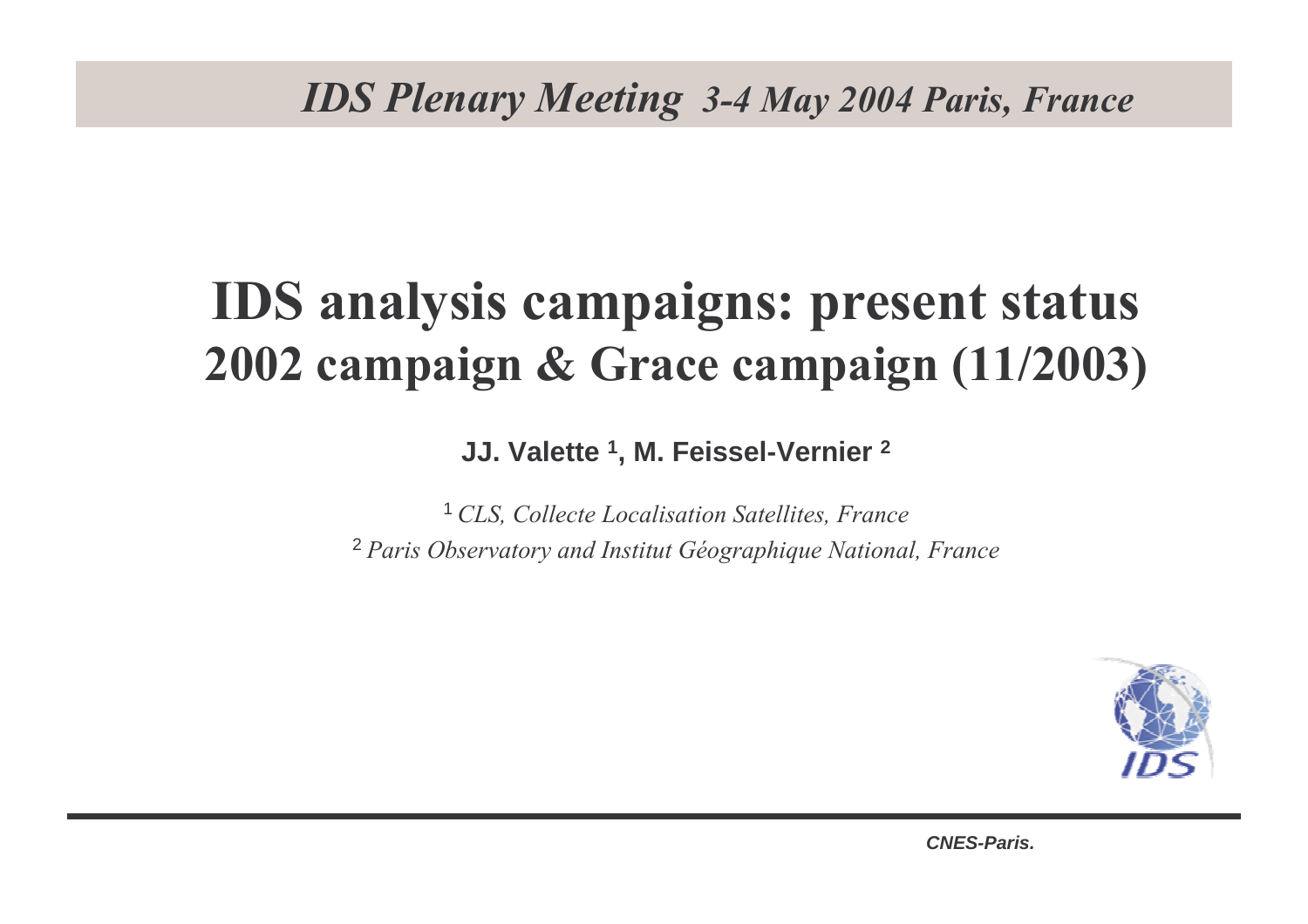## **2002 IDS Analysis campaign**

#### Objective: to initiate analysis of station positions**Participation**

| <b>Analysis Center (AC)</b>   | AC<br><b>Description</b><br>Team-<br>abbrev.<br>Contact |               | Data span                  | <b>Constraints</b> |                 |
|-------------------------------|---------------------------------------------------------|---------------|----------------------------|--------------------|-----------------|
| <b>Campaign solutions</b>     |                                                         |               |                            |                    |                 |
| IGN-JPL                       | ign                                                     | P. Willis     | Spot $2/3/4$ & Topex       | 1993-2002          | Loose $(100m)$  |
| (France-USA)                  |                                                         | Y Bar-Sever   | Monthly & weekly solutions |                    | proj. rotations |
| LEGOS/CLS                     | lca                                                     | J.F. Crétaux  | Spot $2/3/4$ & Topex       | 1993-2002          | Loose $(1m)$    |
| (France)                      |                                                         | L. Soudarin   | Monthly solutions          |                    |                 |
| <b>INASAN</b>                 | ina                                                     | S. Tatevian   | Spot $2/3/4$ & Topex       | 1999-2002          | Loose           |
| (Russia)                      |                                                         | S. Kuzin      | Monthly & weekly solutions |                    |                 |
| <b>Operationnal solutions</b> |                                                         |               |                            |                    |                 |
| SOD/CNES                      | sod                                                     | A. Guitart    | Spot $2/4/5$ & Topex       | 2002               | Loose           |
| (France)                      |                                                         | J.P. Berthias | 3 days solutions           |                    |                 |
| SSALTO                        | ssa                                                     | J.J. Valette  | Spot $2/4$ & Topex         | 2001-2003          | Unremovable     |
| <b>CNES-CLS</b>               |                                                         | G. Tavernier  | Spot5 $(05/02)$            |                    | (Fixed orbit)   |
| (France)                      |                                                         |               | weekly solutions           |                    |                 |

Sinex with full variance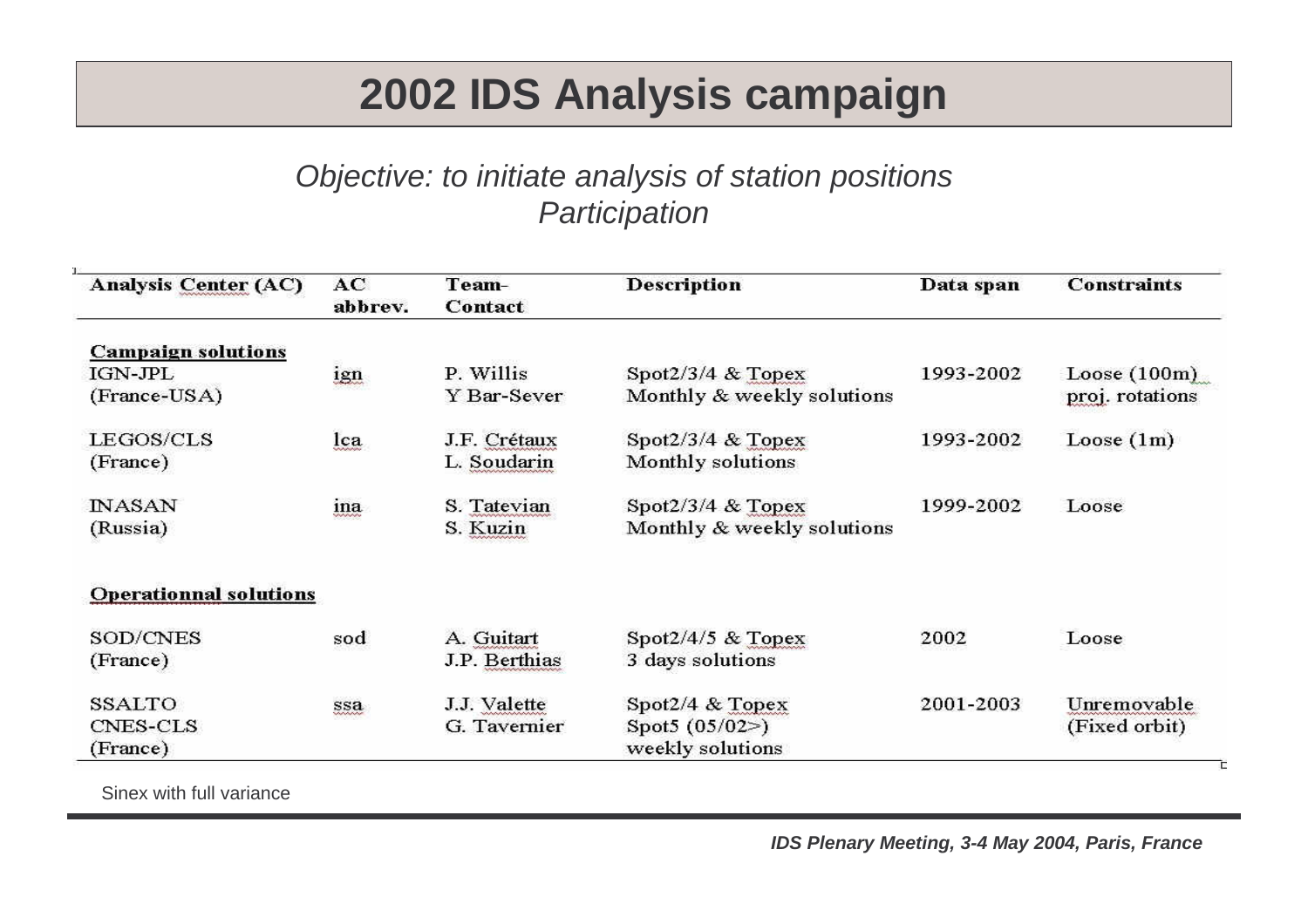## **Analysis strategy**

●**•** Internal consistency of each AC time series (week-month)

CATREF global combination software (Altamimi) Minimum constraint equation to express all individual solutions in the same datumHelmert Transformationiteration (outliers editing)

●• No AC combination possible yet to derive a DORIS technique product (at least 3 AC needed)

Analysis campaign report available on the IDS analysis coordination web page (JJ. Valette, M. Feissel-Vernier, Z. Altamimi, 02/2004)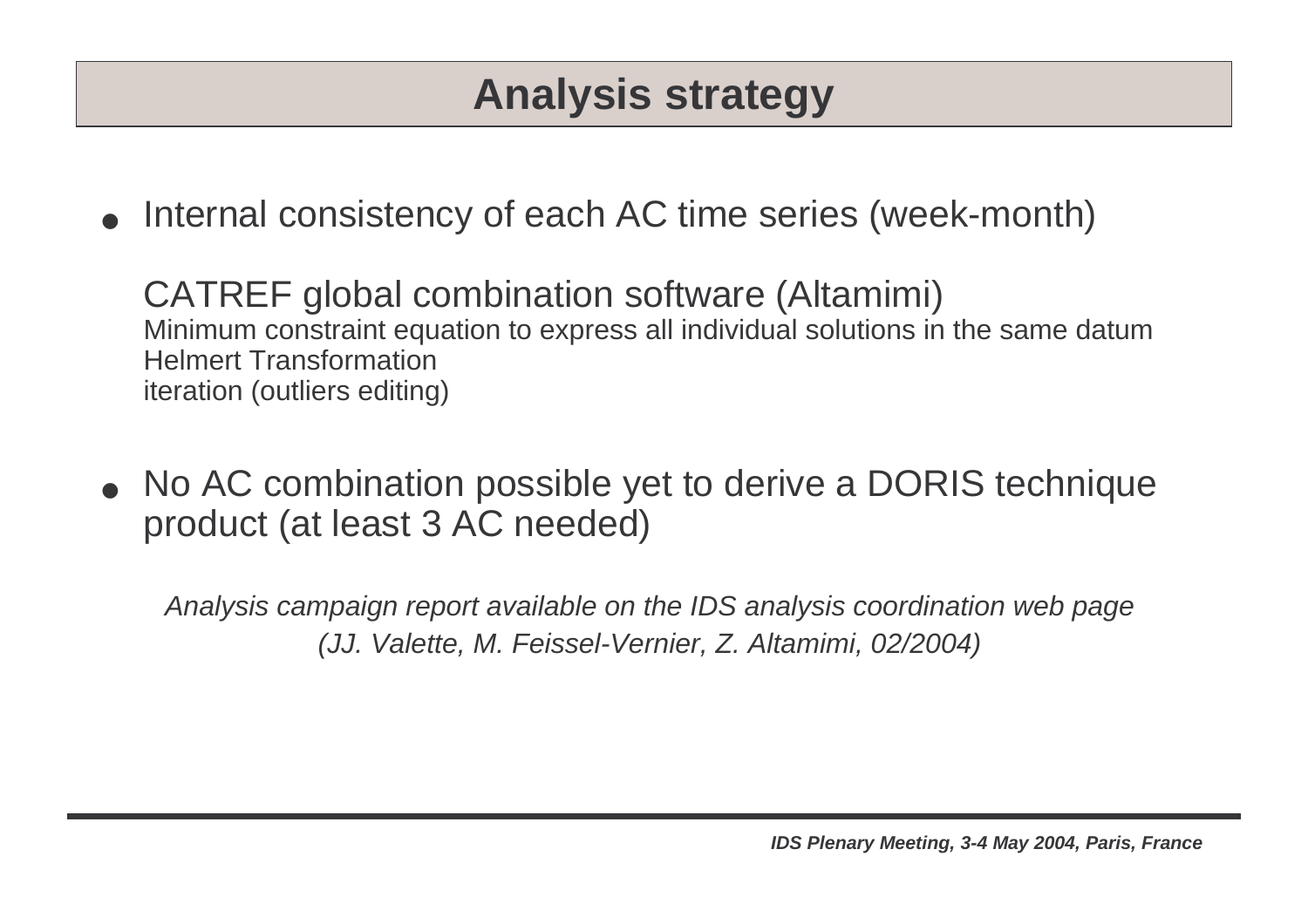### **Monthly series analysis**

|                                  |                   | ign (md03)<br>1993-2002 |                      |                   | $lca$ ( $md02$ )<br>1993-2002 |                     |                   | ina (md01)<br>1999-2002 |                               |
|----------------------------------|-------------------|-------------------------|----------------------|-------------------|-------------------------------|---------------------|-------------------|-------------------------|-------------------------------|
| <b>Stations number</b><br>(mean) | 45                |                         |                      | 48.               |                               |                     | 46.<br>$17 + 4$   |                         |                               |
| WRMS (mm)<br>(Mean and Std Dev)  |                   | $14 + 3$<br>$21 + 8$    |                      |                   |                               |                     |                   |                         |                               |
| Translation<br>Parameters        | Trend<br>mmayri   | Bias<br>(mm)            | Std Dev*<br>$(\min)$ | Trend<br>mm/yr)   | Bias<br>(mm)                  | Std Dev"<br>(11111) | Trend<br>(mm/yr)  | Bias.<br>(nim)          | Std Dev*<br>(nmn)             |
| TХ                               | 0.0               | 10.6                    | 6.0                  | $-0.3$            | $-6.0$                        | 7.2.                | $-99$             | 5.6                     | 6.7                           |
| TY                               | $-0.5$            | $-1.1$                  | 5.4                  | $-0.6$            | $-5.8$                        | 6.0                 | 71                | $-3.5$                  | 6.2                           |
| TZ                               | $\mathbf{1}9$     | $-7.8$                  | 26.0                 | 4.8               | 21.7                          | 18.6                | 11.4              | 100.1                   | 33.1                          |
| <b>Scale factor</b>              | Trend<br>(ppb yr) | Bigs.<br>(ppb)          | Still Dev®<br>(ppb)  | Trend<br>(pph/yr) | Bias<br>(ppb)                 | Std Dev?<br>(ppb)   | Trend<br>(pph/yr) | Bins<br>(ppb)           | Std Dev <sup>*</sup><br>(ppb) |
| ÐD                               | 0.0               | $-1.8$                  | 0.5                  | $+2$              | 0.6                           | 0.5.                | 0.5               | $-10.4$                 | 0.6                           |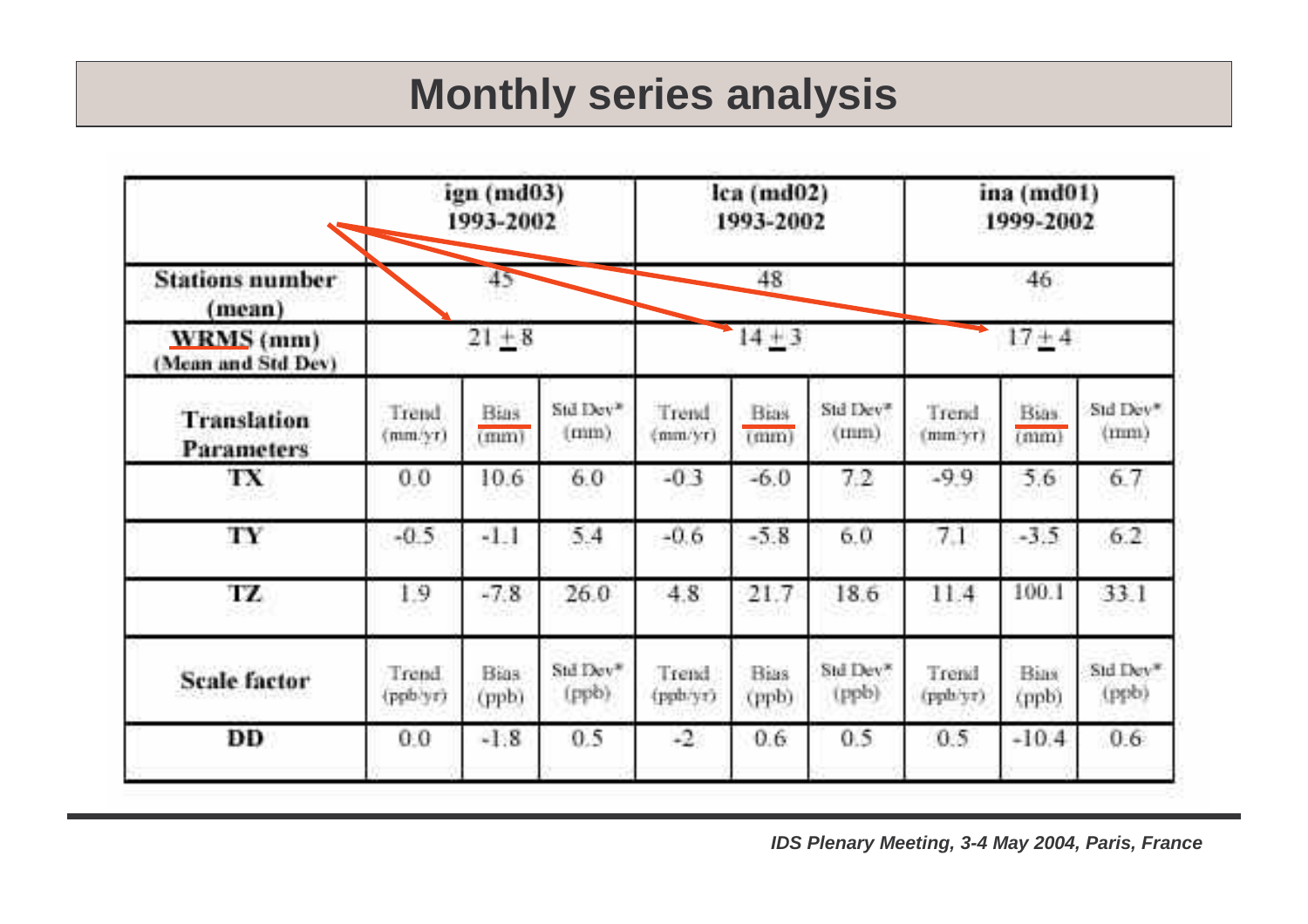#### **ex. of results: station position residuals (1/2)**



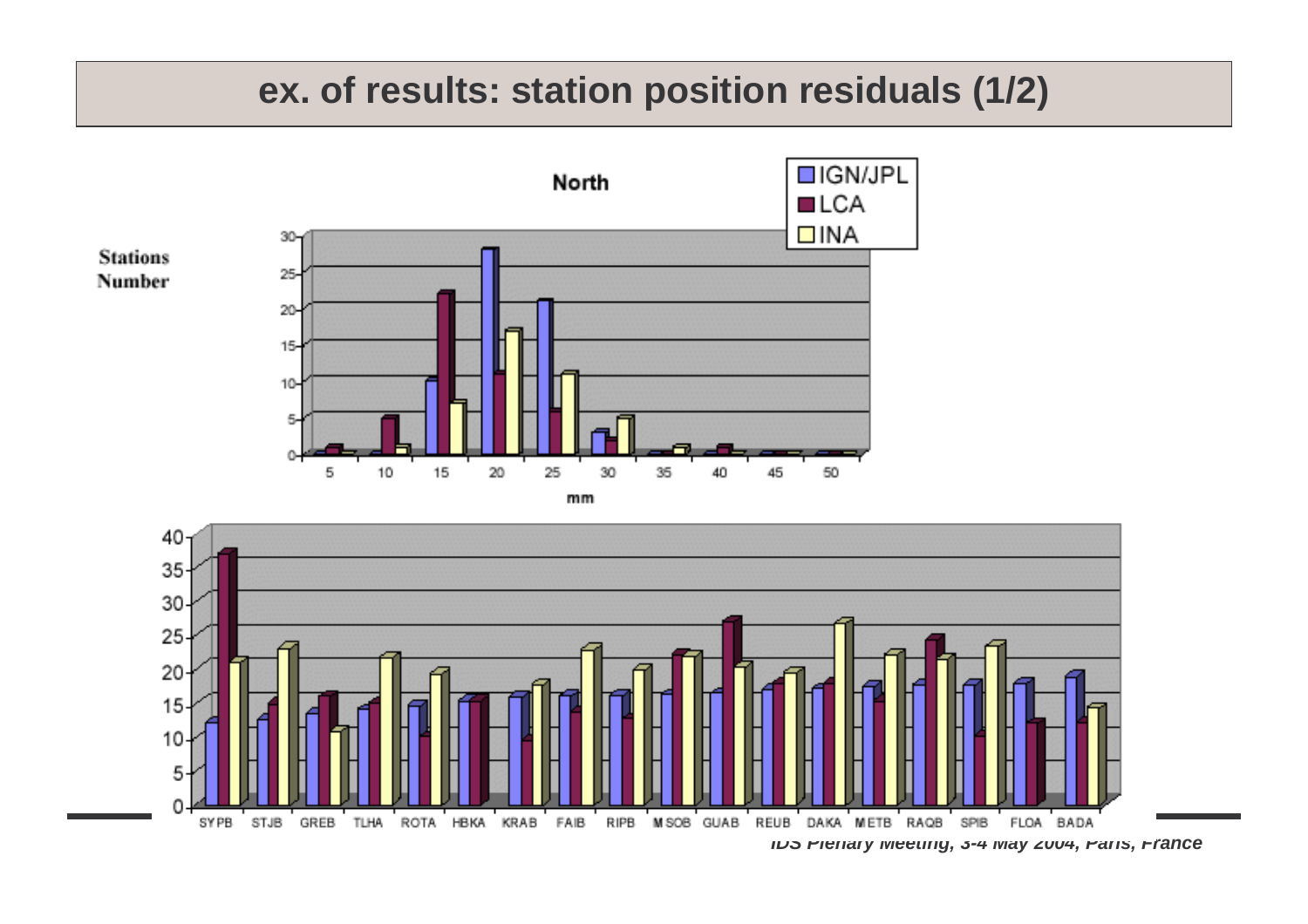#### **ex. of results: station position residuals (2/2)**



(ftp://ftp.cls.fr/pub/ids-cls/camp2002/month\_analysis/FAIB.png) **and according, 3-4 May 2004, Paris, France** 

Transformed station positions time series soon also availableon IDS web site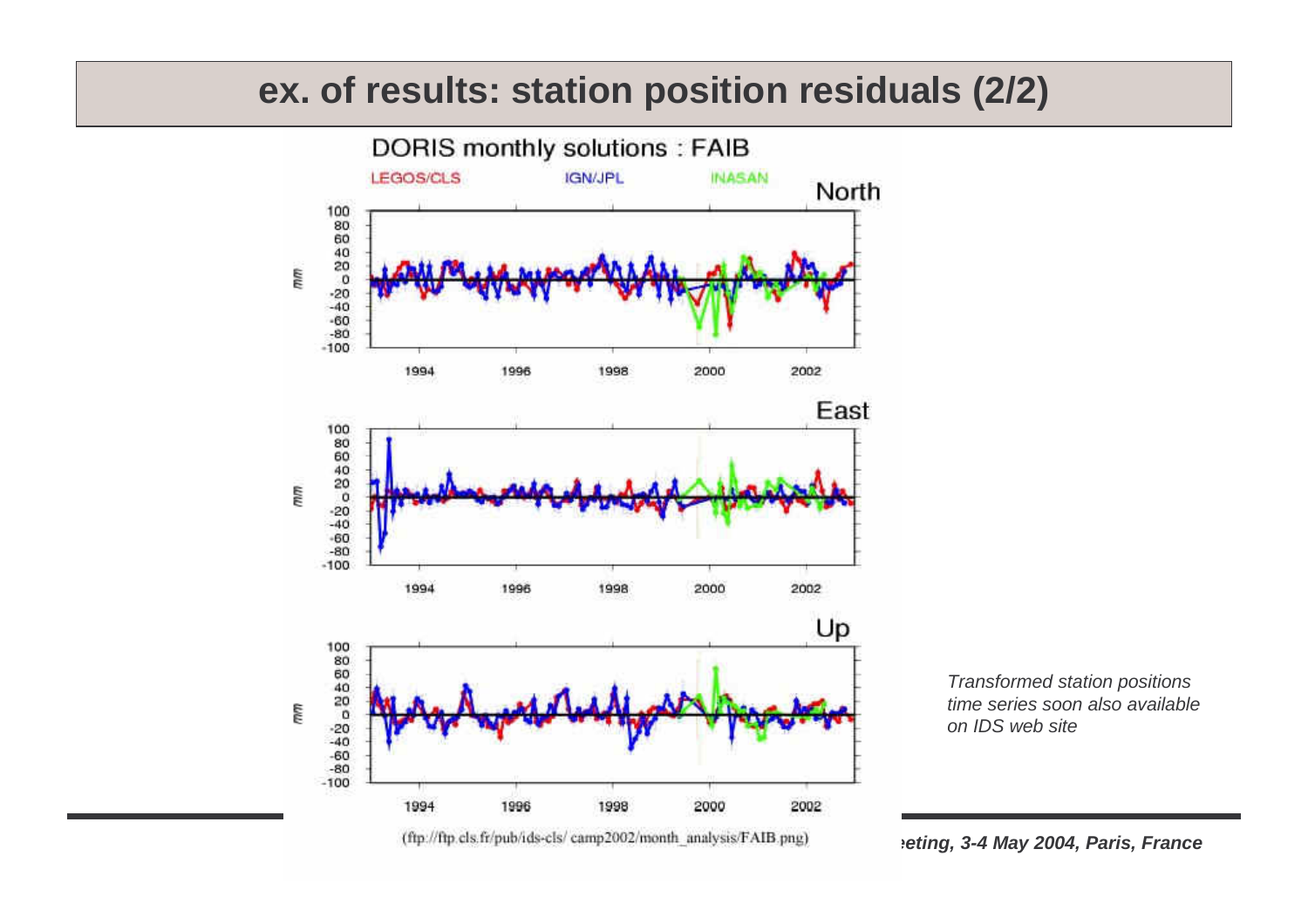### **2003 IDS Grace Analysis campaign: Participation**

(+ JM. Lemoine & J. Ries)

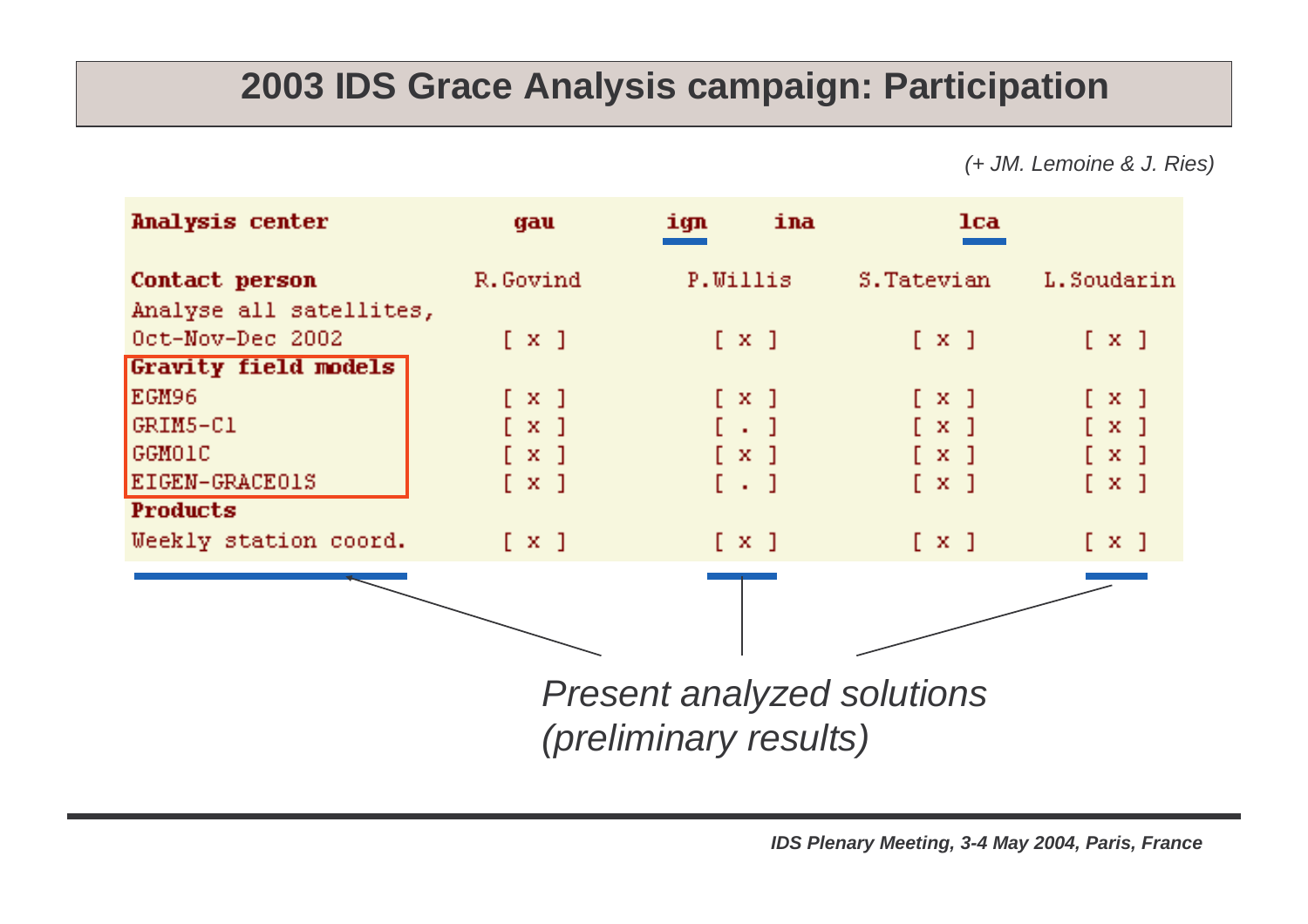### **Solutions description**

| AC abbrev.   | Description                                 | Data span        | <b>Constraints</b>     |
|--------------|---------------------------------------------|------------------|------------------------|
| <u>1911</u>  | $Spot2/3/4 & \mathcal{X} \text{ [CPEX]}$    | $Oct$ - $dec$ 02 | Free-network           |
| lca<br>いんへんへ | idem + Jason<br>with 12 stations<br>removed | idem             | Loose $(10 \text{ m})$ |

lca also provides solutions with GGM01S earth gravity field

Datum with new stations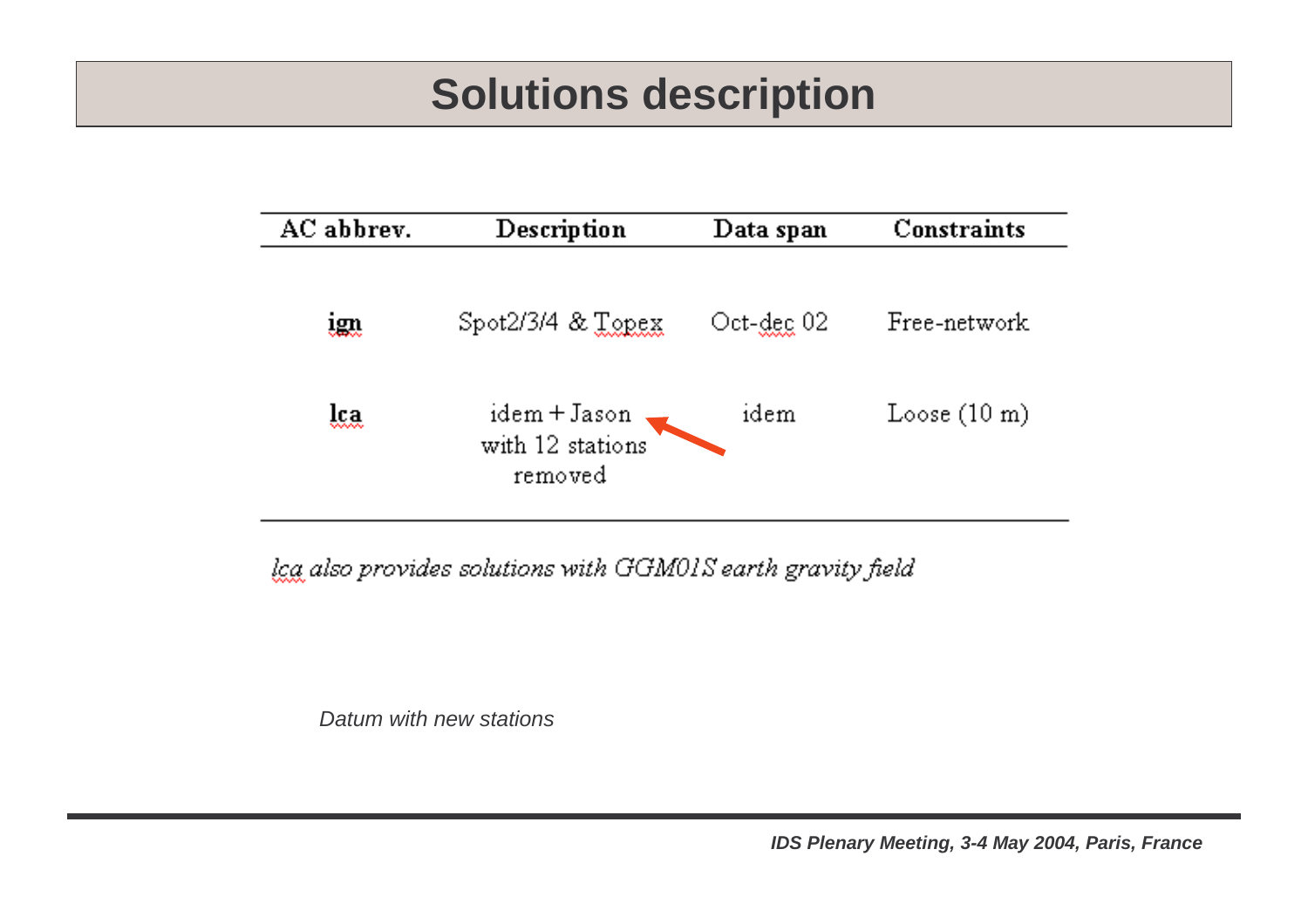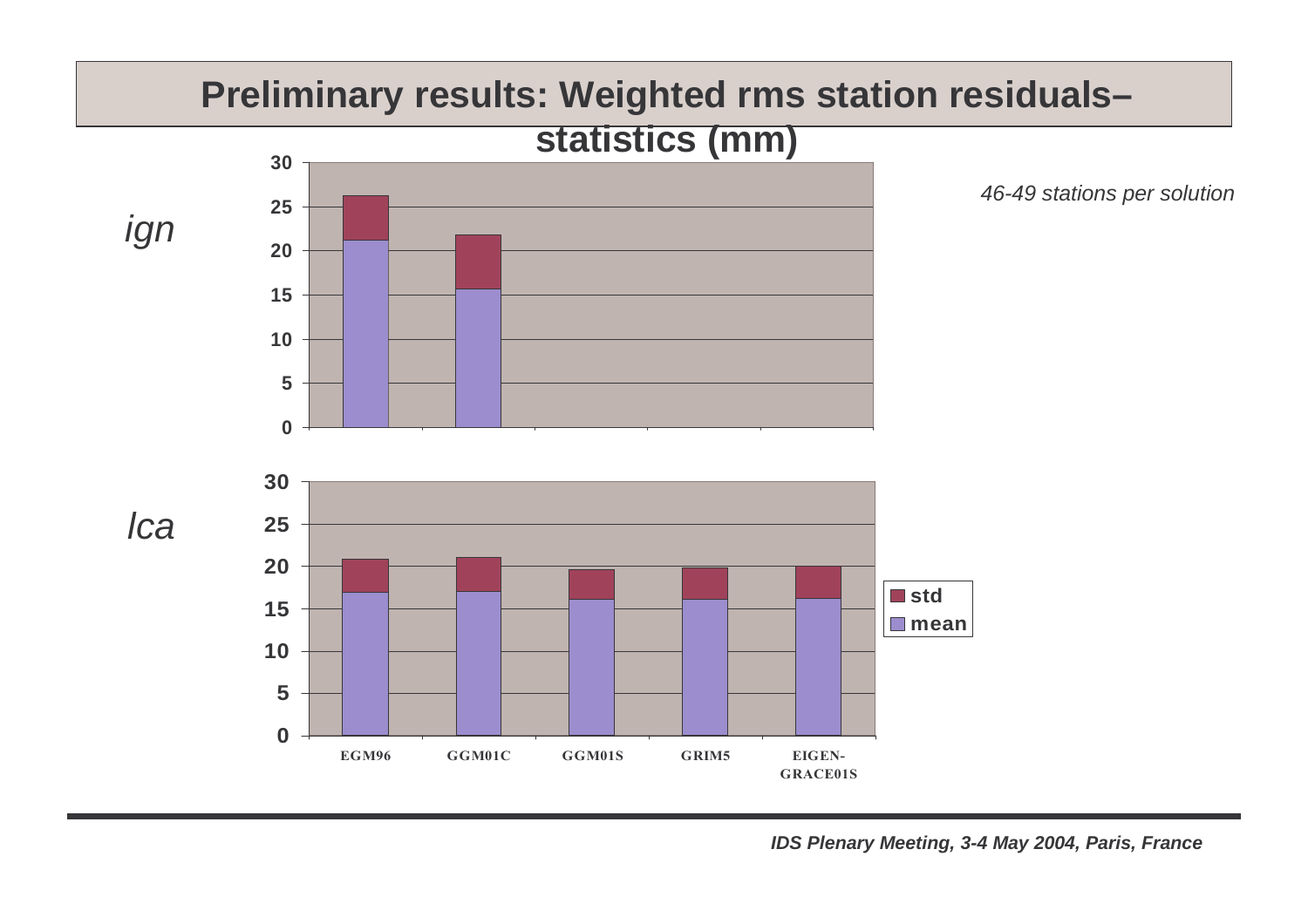### **Weighted rms per week (mm)**

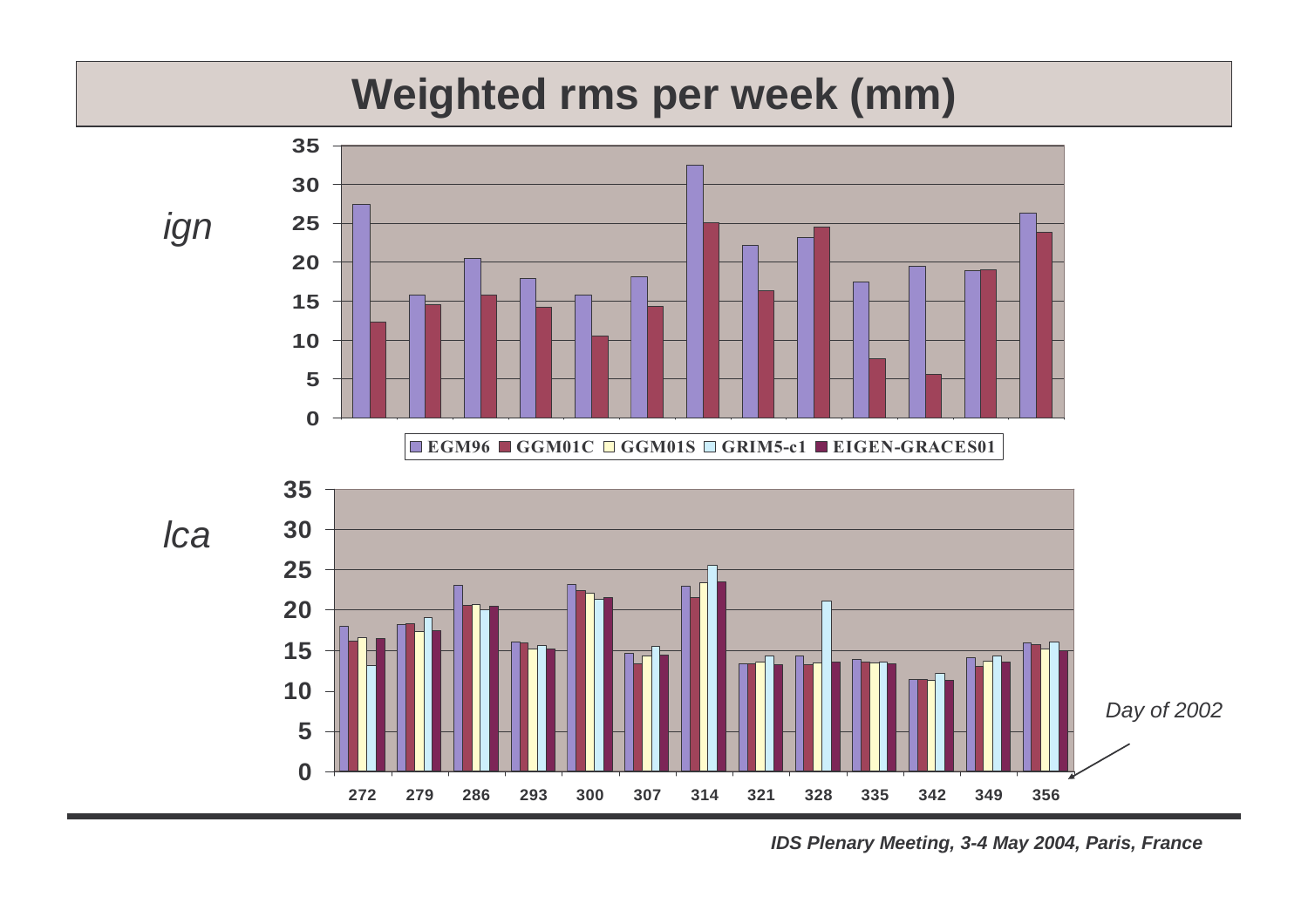

**IDS Plenary Meeting, 3-4 May 2004, Paris, France**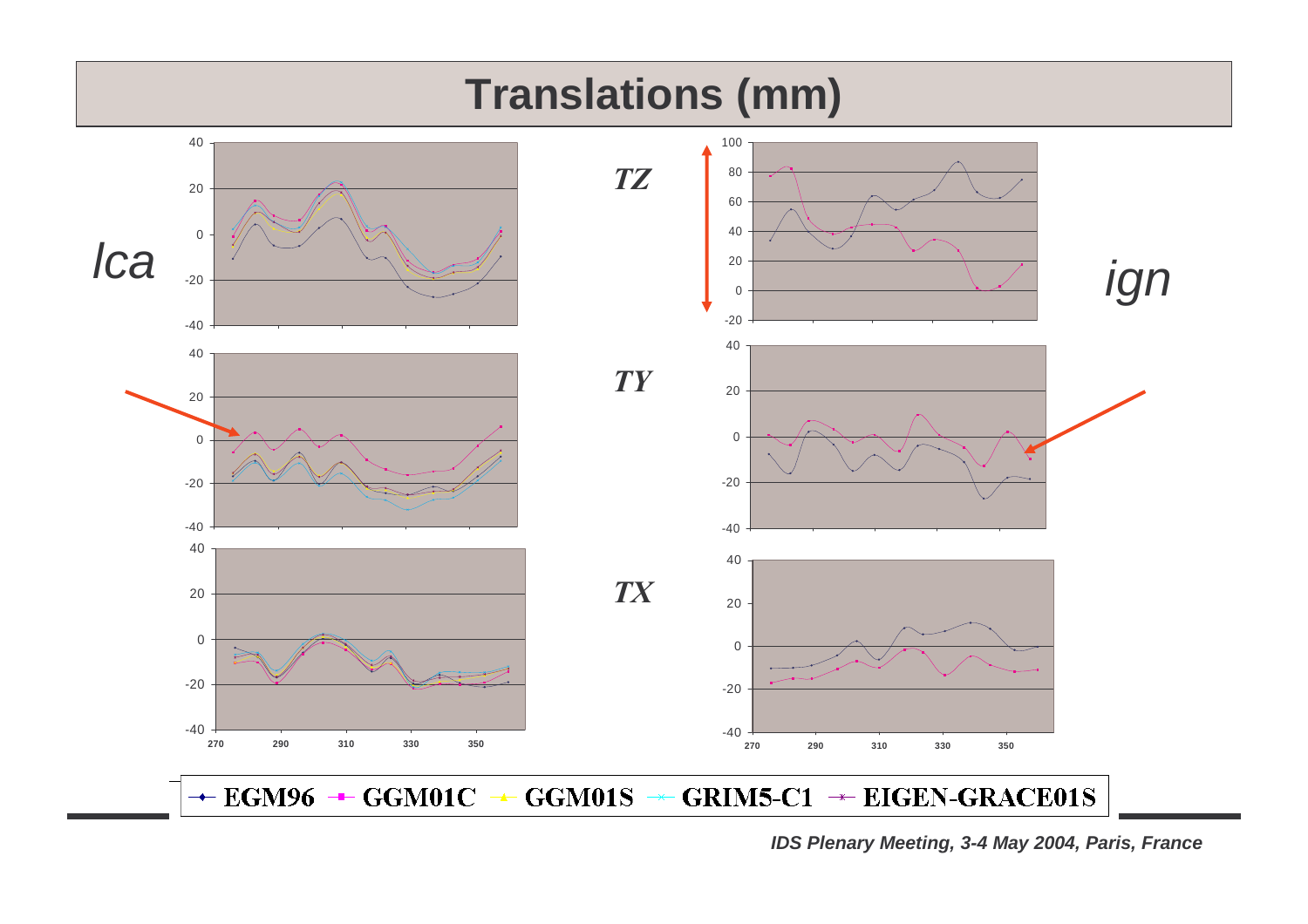### **Scale (mm)**



#### $\rightarrow$  EGM96  $\rightarrow$  GGM01C  $\rightarrow$  GGM01S  $\rightarrow$  GRIM5-C1  $\rightarrow$  EIGEN-GRACE01S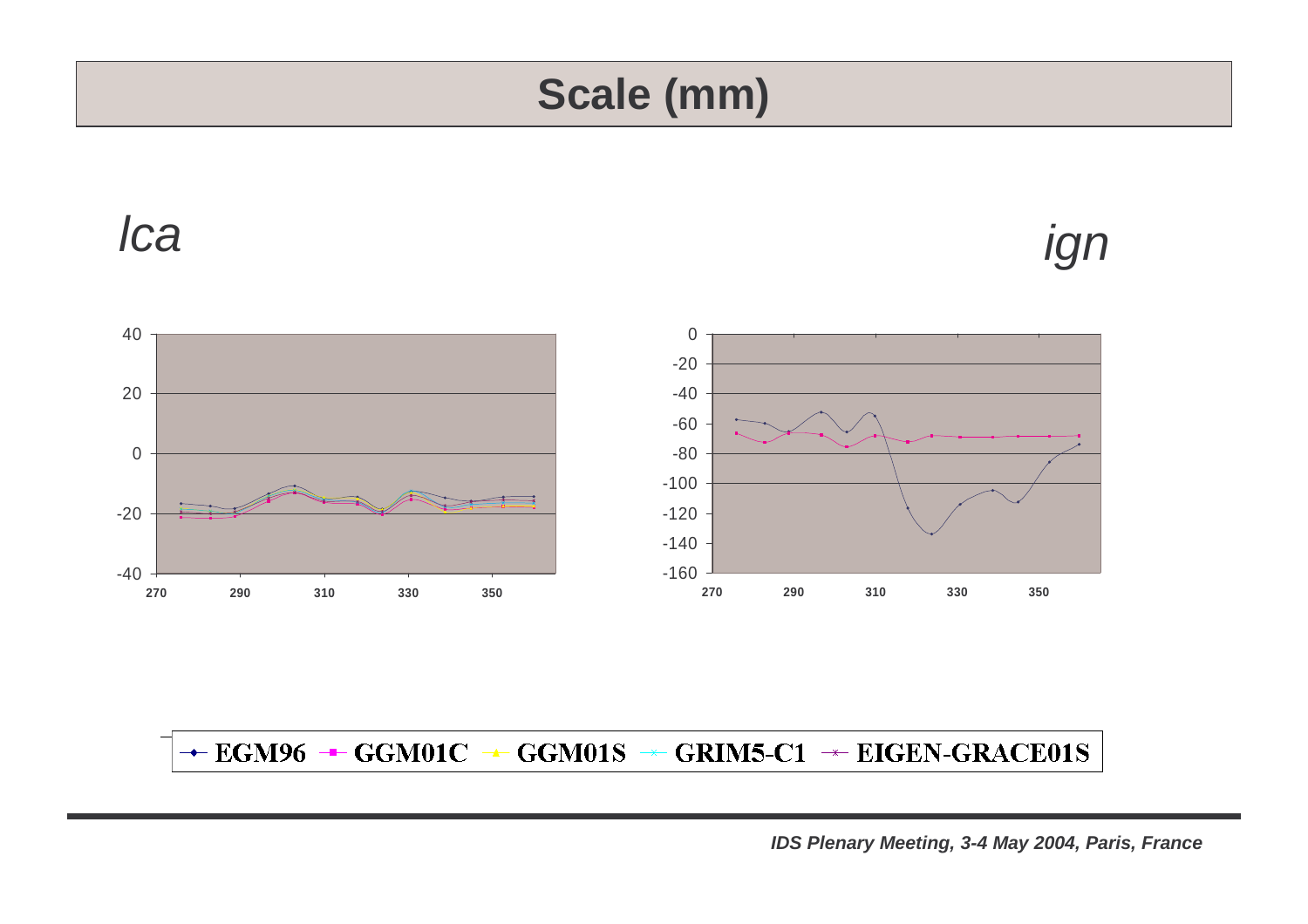### **Global combination of individual monthly series - Transformations**



**IDS Plenary Meeting, 3-4 May 2004, Paris, France**